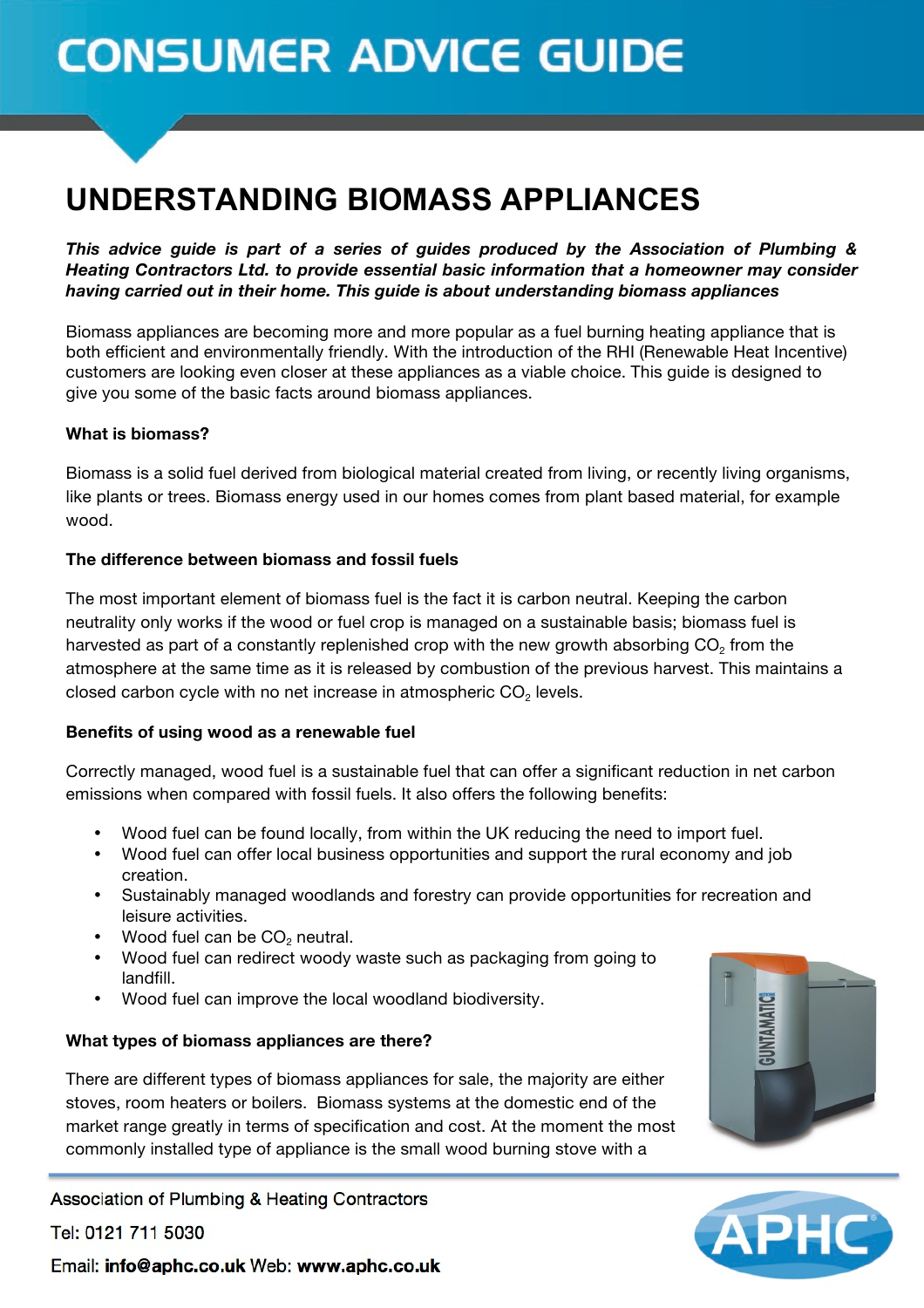small back boiler. There are some biomass boilers on the market, but these are far less common.

#### **Does it pay to go biomass?**

On average, biomass heating and hot water systems cost more than fossil fuel based alternatives to install. Biomass systems can cost up to 3 times that of an oil installation, and up to 5 times that of a gas installation of the same heating output rating. However, the difference in the installation price can be made up from the future cost savings in fuel.

#### **Biomass boiler systems**

Biomass boilers are all automatically controlled and, other than the physical requirements of the boiler and the fuel storage, have very little differences from

any other type of heating boiler when connected to a heating system. The boilers can be over 3 times bigger than the equivalent oil boiler and 5-6 times larger than the equivalent gas boiler. Plus there is a need for a bunker or hopper to store the fuel which is very bulky and requires dry storage which more often than not rules out outside storage. This often means that a biomass boiler requires its own room or covered store.

# **The wood burning stove heating system**

This type of heater does have some special installation requirements when connecting it to the central heating or hot water. These small stoves have no automatic way of controlling the heat they give out once lit, which if left unchecked, can literally boil the hot water in the heating system they are connected to. This means that special safety and design considerations must be put in place if you are looking to heat your home or hot water with one of these stoves. The main items include:

- A Heat leak radiator this is a system of pipes and a radiator which can dissipate the unwanted heat from your central heating or hot water system to stop it boiling the system and damaging the stove or central heating components.
- Hot water cylinder blending valve by law any hot water cylinder connected to a wood burning stove must have a special blending valve fitted to it to stop the hot water coming out of your taps too hot and scalding someone.
- Metallic header tank The feed and expansion cistern to a biomass stove must be metallic in nature so it can take the high temperatures. If boiling water over spills into a plastic cistern, the cistern will deform and even collapse in these situations, causing a real danger of scalding to people below.

# **Advantages of biomass**

- Biomass is a sustainable fuel source if managed correctly, i.e. trees need to be planted to replace those used.
- It is virtually carbon neutral. There is a carbon cost involved in cutting down the trees, transporting the wood and processing the wood into logs, chips or pellets.
- Biomass fuels are less susceptible to price increases than traditional fuels such as oil and gas.
- If they are well maintained and run they will produce very little smoke.

Association of Plumbing & Heating Contractors

Tel: 0121 711 5030